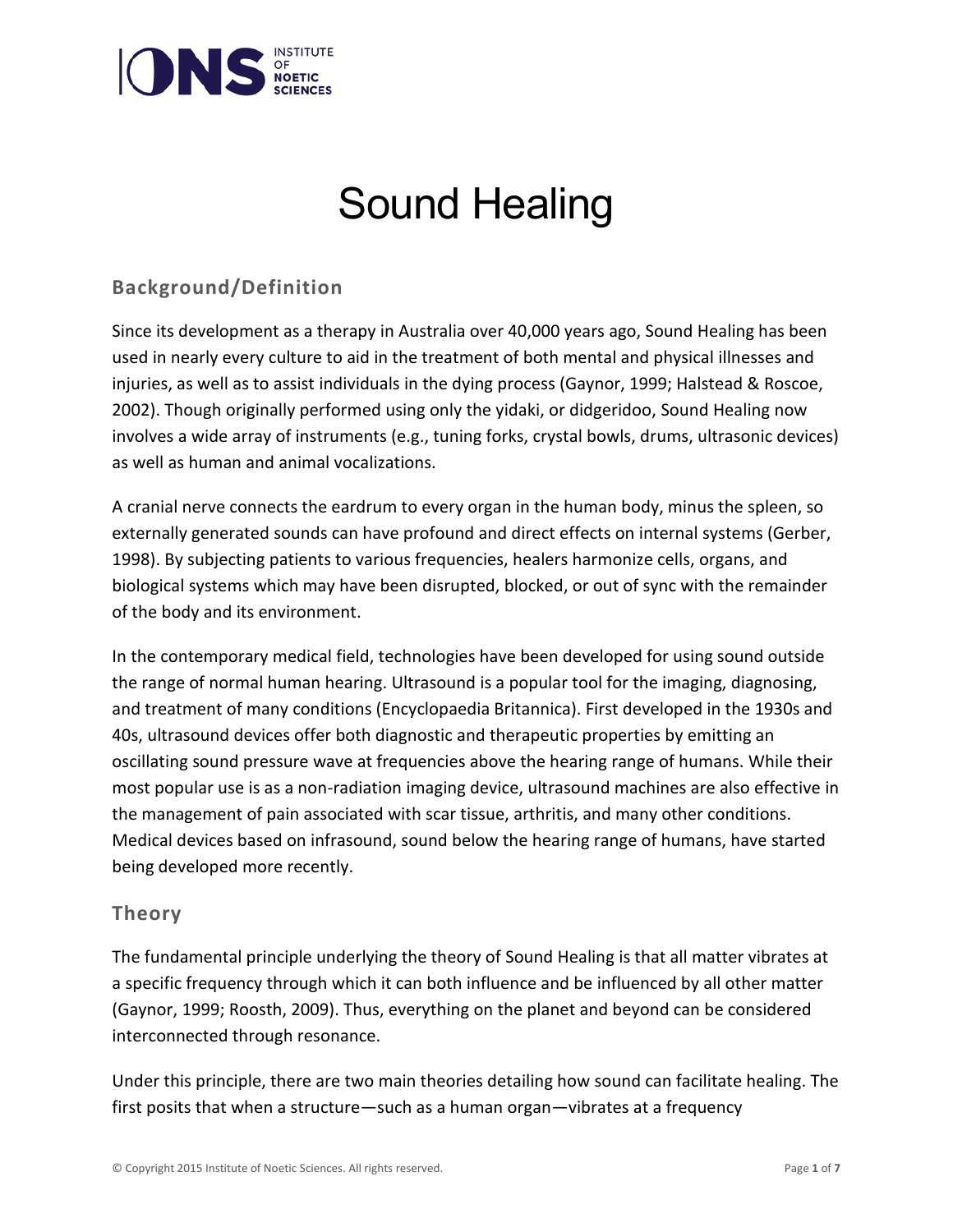

disharmonious with its surrounding environment, it cannot absorb energy as efficiently and becomes vulnerable to disease. Vibrational energy practitioners can then target specific areas of the body to restore them to their natural states, in harmony with other biological systems (Crowe & Scovel, 1996).

Alternately, some think sound vibrations act to clear channels of transport within the cell, facilitating the movement of energy across the cell membrane and making it easier for cells to receive nourishment (Keyhani et al., 2001; Yount et al., 2004).

### **Procedure**

In a typical one-on-one Sound Healing procedure, practitioners select several instruments and/or devices to use in a 30- or 60-minute therapy session. The patient is often asked to lie on a table during the procedure in order to achieve a greater state of relaxation. Healers then apply sound over the chakras and other trigger points on the body (Crowe & Scovel, 1996; Gerber, 1998).

In some practices, the table itself contains strings to generate sound, the vibrations of which can be felt throughout the body. This structure, called a monochord bed, consists of a wooden frame with upwards of 50 strings below it (Crowe & Scovel, 1996). Patients lie on top of the frame while a Sound Healing practitioner plays the strings on the bed's underside, allowing the individual to experience both the sound and its resonance.

Sound Healing can also be performed in group settings, or individually as a self-therapy practice. Some individuals choose to practice tai chi or yoga during the session (Condon, 2004).

In conventional medical settings, ultra and infrasound are commonly used to diagnose and treat various ailments. The procedure varies depending on the nature and location of the condition.

### **Review**

Sound has been used all over the world as a powerful healing therapy, but only in recent years have the effects of traditional instruments, such as the didgeridoo and crystal bowls, been studied scientifically.

A 2010 study investigated the benefits of didgeridoo playing and singing in aboriginal Australians with asthma (Eley & Gorman). Participants (N = 25) reported that the six-month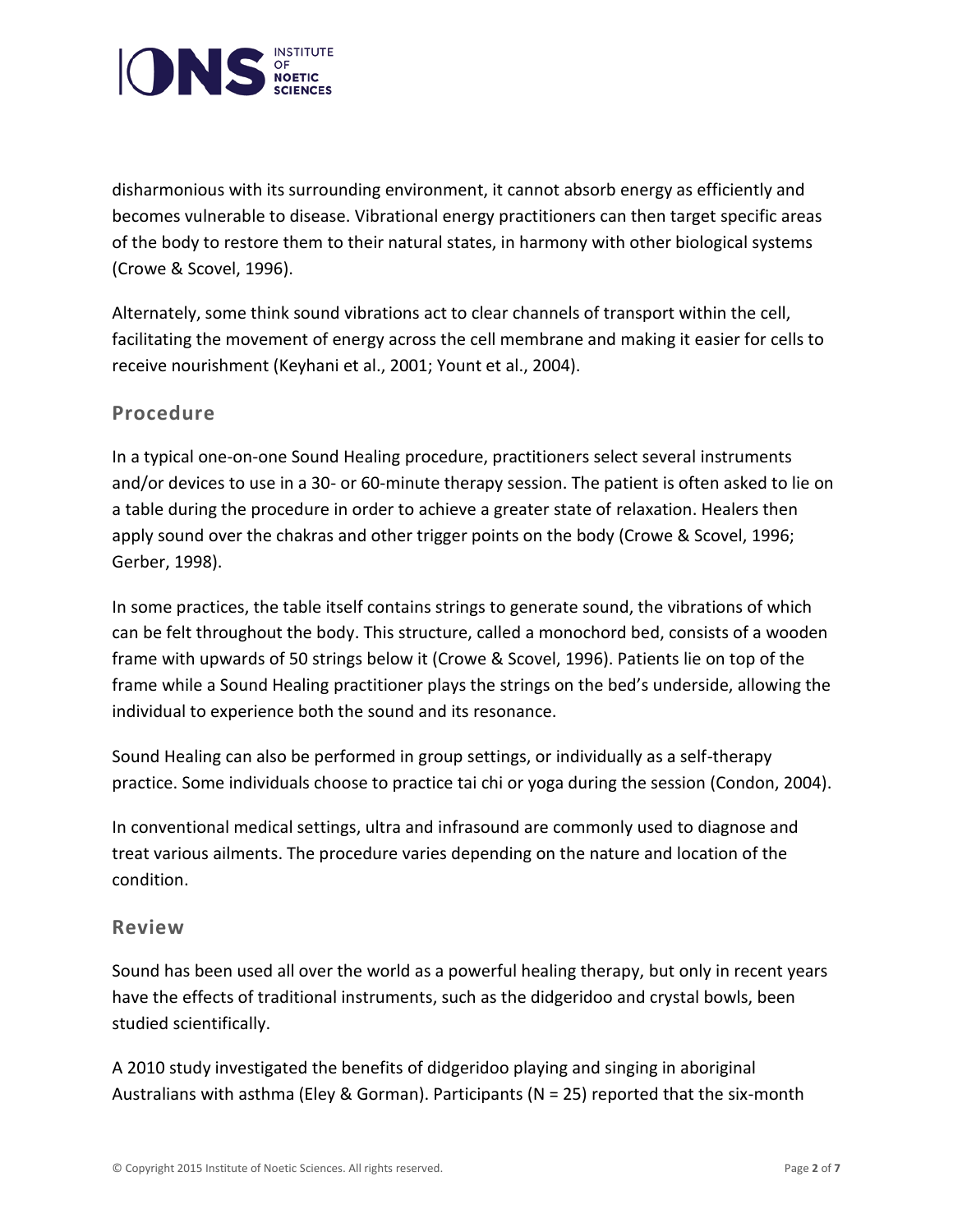

intervention, which consisted of weekly didgeridoo lessons for males and singing lessons for females, improved their quality of life and helped them manage their asthma. However, the small number of participants in this study indicates a need for further research.

Allen & Shealy (2005) measured the body's electric responses to toning and playing of quartz crystal bowls by recording electrodermal readings of 40 acupuncture meridians on the hands and feet. The participants' ( $N = 40$ ) left hands and right feet showed increases and decreases, respectively, in energetic readings during the playing of the bowls.

Many choose to listen to music for relaxation. Indeed, music can decrease heart rate, blood pressure, and anxiety—even in high stress situations. Chiasson et al. (2013) examined the effect of live, spontaneous harp music on pre- and post-operative patients in an academic hospital's intensive care unit (ICU). After indicating consent, each of the 100 participants was randomly assigned to either the control group or the music intervention group. Participants in the intervention group received a private 10-minute harp concert in their hospital rooms, while patients in the control group were instructed to simply lie quietly and relax during the 10 minute period. Patients who experienced the music intervention reported a 27% average decrease in pain, while patients in the control group did not report a difference in level of pain. The music did not, however, affect respiration rate, oxygen saturation, blood pressure, or heart rate. While the significant decrease in pain is encouraging, the study is flawed in that the harpist did not play the same music for each of the 50 patients in the intervention group. Instead, she intuitively selected the style and tempo of music she thought would be appropriate for each patient. Future research should control for this potential confounding variable.

A 2006 study found that sound resonance therapy (SRT) is a highly effective treatment for fibromyalgia, a condition which is generally very difficult to manage (Cogan et al., 2006). SRT is administered using a vibro-acoustic apparatus which "stimulates the auditory and the somatosensory system of an individual, triggering long-term memory" (Cogan et al., 2006)—the therapy reportedly allows emotions to surface so they may be processed cognitively (Rogers et al., 2007). This has encouraging implications for a vast number of medical conditions which may have underlying emotional or psychological causes.

Research shows that creating music also has many therapeutic benefits. In a 2003 prospective study, Bittman et al. examined the effects of recreational music-making on burnout (i.e., emotional exhaustion and reduced personal accomplishment) in 112 men and women employed at a continuing care retirement community. Half of the participants were randomly assigned to the music intervention, for which they met in groups with a trained facilitator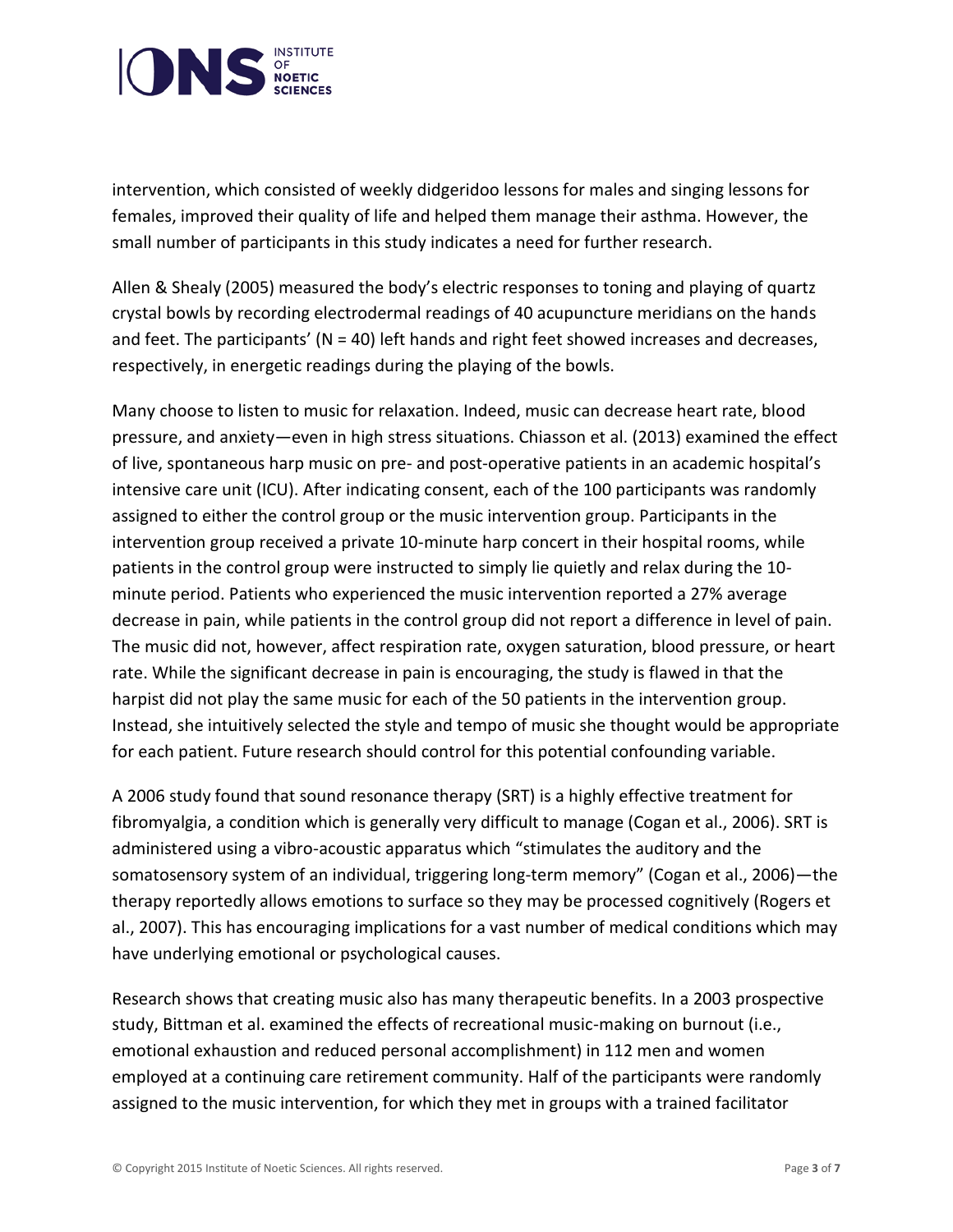

weekly for six weeks. Each one-hour session involved various social activities and mindfulness practices structured around music-making using hand drums, bells, maracas, keyboards, and other instruments. Compared to participants who did not experience the music intervention, the employees exhibited decreased burnout and greater productivity levels.

Many biologists and other natural scientists have studied the potential applications of sound in clinical settings, with compelling results. Several studies have found infrasound to be an effective rehabilitative therapy. Through the controlled application of high intensity, low frequency sound, postoperative adhesion formation can be minimized—at least in rodents (Colasante et al., 1981). More recently, a study conducted by Long et al. (2013) showed that fracture healing can be accelerated and supported through use of sound therapy (Long et al., 2013). The researchers created fractures in the femoral bones of 46 rats before dividing them randomly into control and experimental groups. The subjects in the experimental group were subjected to local infrasound for an hour a day for 42 days. Compared to the rats in the control group, who were not exposed to infrasound, the experimental group "showed a more consecutive and smoother process of fracture healing" and had "significantly higher average bone mineral content and bone mineral density."

Some research on Sound Healing aims to apply traditional methods to the conventional medical field. In the literature, one group of studies focused on the effect of infrasound in sensitizing cells to medication, allowing them to overcome drug resistance and better absorb chemicals (Keyhani et al., 2001; Sundaram et al., 2003; Yu et al., 2006; Rachlin et al., 2012). Rachlin et al. used an infrasound generator "designed to replicate the infrasonic emissions measured during external Qigong treatments" and exposed cancer cells to this frequency during drug delivery. When used in conjunction with chemotherapy, infrasound was found to be an effective inhibitor of glioma tumor cell proliferation (Yount et al., 2004). Further research is necessary to examine the effects of an infrasound-chemotherapy treatment on cancer cells in relation to normal tissue.

Additionally, it is worth investigating whether certain frequencies could target cancer cells specifically, while not increasing the permeability of cell membranes in healthy tissue—thus ensuring that normal cells absorb a lower dose of treatment than abnormal cells.

Another thread in the field of sound therapy involves the natural vibrations of cells themselves. Sonocytology, a term coined by physicist and nanotechnologist Jim Gimzewski, refers to the study of the vibrational movements of cell walls, which can be subjected to an amplification process and subsequently heard by the human ear (Roosth, 2009). Gimzewski found that the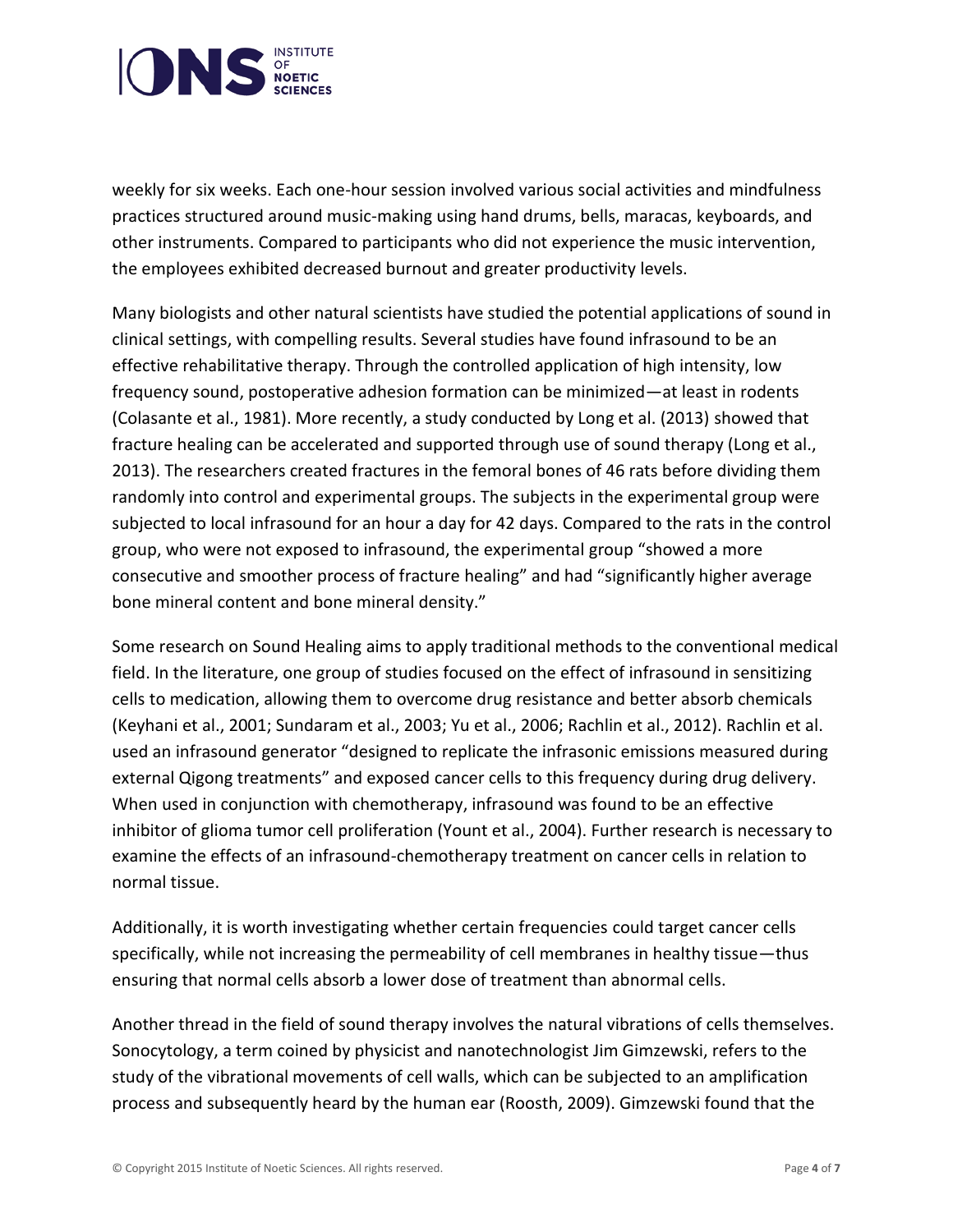

pitch of the tone produced by a cell changes in response to its environment; introducing sodium or alcohol, for example, causes the pitch of a cell's vibrations to decrease and increase, respectively (Pelling, et al., 2004). Because compromised cells produce a different sound than healthy ones, sonocytology has exciting implications for the early detection of diseases such as cancer and malaria.

The aforementioned studies show that cells not only emit sounds of their own, but react to external sounds as well, making it capable for externally produced sounds to impact internal biological systems. Further research is necessary in both traditional and conventional avenues of Sound Healing to continue exploring its applications and underlying mechanisms.

### **References**

Allen, L., & Shealy, N. (2005). An exploration of the effects of toning and quartz crystal bowls on the energetic balance in the body as measured electrically through the acupuncture meridians. *Subtle Energies & Energy Medicine Journal Archives*, 16(2).

Bittman, B., Bruhn, K. T., Stevens, C., Westengard, J., & Umbach, P. O. (2003). Recreational music-making: a cost-effective group interdisciplinary strategy for reducing burnout and improving mood states in long-term care workers. *Advances in Mind Body Medicine*, 19(3/4), 4- 15.

Chiasson, A. M., Linda Baldwin, A., Mclaughlin, C., Cook, P., & Sethi, G. (2013). The Effect of Live Spontaneous Harp Music on Patients in the Intensive Care Unit. *Evidence-Based Complementary and Alternative Medicine*, 2013.

Cogan, J., Camus, M., Saucier, J. F., Arsenault, P., & Demers, J. (2006). A new application of sound resonance technology therapy for the treatment of fibromyalgia: A retrospective analysis. *Complementary Therapies in Clinical Practice*, 12(3), 206-212.

Colasante, D. A., Au, F. C., Sell, H. W., & Tyson, R. R. (1981). Prophylaxis of adhesions with low frequency sound. *Surgery, Gynecology & Obstetrics*, 153(3), 357-359.

Condon, G. (2004, July 25). Sound as a Healing Device Latest in Alternative Medicine. *Oakland Tribune*.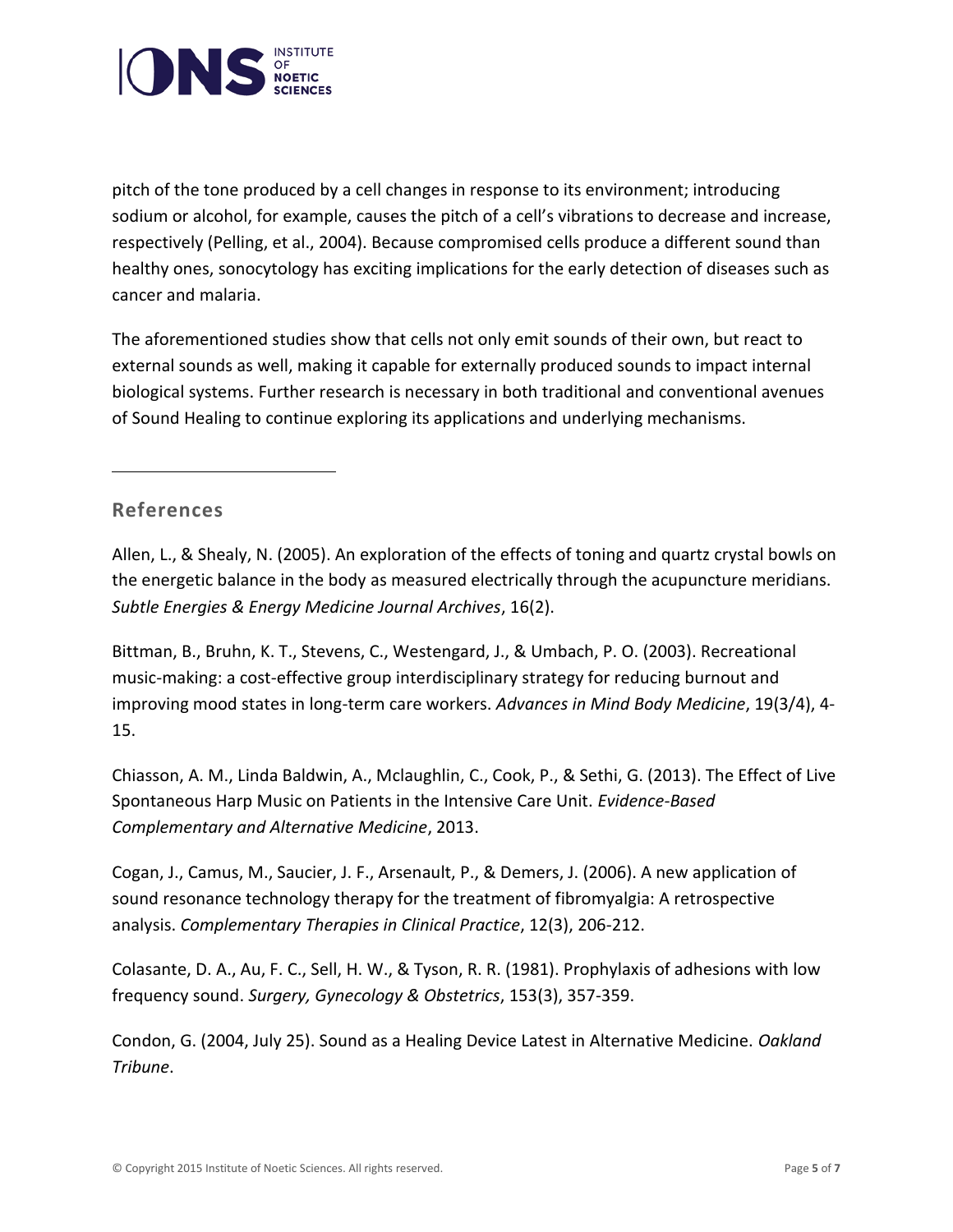

Eley, R., & Gorman, D. (2010). Didgeridoo playing and singing to support asthma management in Aboriginal Australians. *Journal of Rural Health*, 26(1), 100-104.

Gaynor, M. L. (1999). *Sounds of Healing: A Physician Reveals the Therapeutic Power of Sound, Voice, snd Music*. Broadway Books.

Gerber, S. (1998). The sound of healing. *Vegetarian Times*, 247, 68-73.

Halstead, M. T., & Roscoe, S. T. (2002). Restoring the spirit at the end of life: music as an intervention for oncology nurses. *Clinical Journal of Oncology Nursing*, 6(6), 332-336.

Keyhani, K., Guzmán, H. R., Parsons, A., Lewis, T. N., & Prausnitz, M. R. (2001). Intracellular drug delivery using low-frequency ultrasound: quantification of molecular uptake and cell viability. *Pharmaceutical Research*, 18(11), 1514-1520.

Long, H., Zheng, L., Gomes, F. C., Zhang, J., Mou, X., & Yuan, H. (2013). Study on osteogenesis promoted by low sound pressure level infrasound in vivo and some underlying mechanisms. *Environmental Toxicology and Pharmacology*, 36(2), 437-442.

Pelling, A. E., Sehati, S., Gralla, E. B., Valentine, J. S., & Gimzewski, J. K. (2004). Local nanomechanical motion of the cell wall of Saccharomyces cerevisiae. *Science*, 305(5687), 1147- 1150.

Rachlin, K., Moore, D. H., & Yount, G. (2012). Infrasound Sensitizes Human Glioblastoma Cells to Cisplatin-Induced Apoptosis. *Integrative Cancer Therapies*, 1534735412465641.

Roosth, S. (2009). Screaming Yeast: Sonocytology, Cytoplasmic Milieus, and Cellular Subjectivities. *Critical Inquiry*, 35(2), 332-350.

Sundaram, J., Mellein, B. R., & Mitragotri, S. (2003). An experimental and theoretical analysis of ultrasound-induced permeabilization of cell membranes. *Biophysical Journal*, 84(5), 3087-3101.

"Ultrasound." *Encyclopaedia Britannica*. Encyclopaedia Britannica Online. Encyclopaedia Britannica Inc., 2014. Web. 19 Jun. 2014.

Wheeler, M. (2004). Signal Discovery?. *Smithsonian Magazine*, 34(12), 30-31.